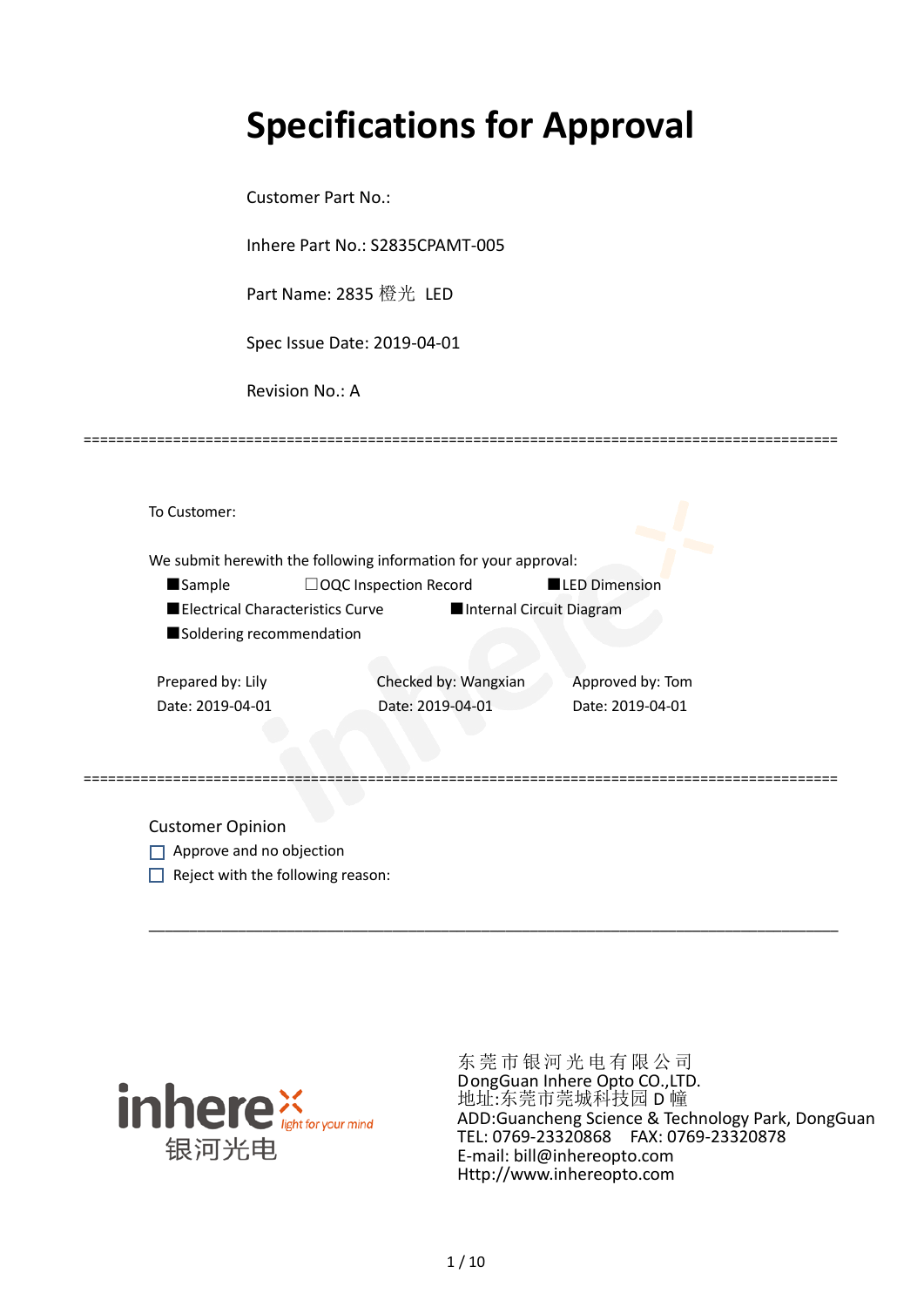#### **Features**

2.8mm x 3.5mm LED, 0.75mm thickness

Low power consumption

Wide view angle

Package: 4000pcs/reel

RoHS Compliant

#### **Applications**

Ideal for back light and indicator

Various colors and lens types available

### **Package outlines Recommend Pad Layout**



| Part No.       | <b>Emitted color</b> | <b>Dice</b> | Lens color        |
|----------------|----------------------|-------------|-------------------|
| S2835CPAMT-005 | Orange               | AlGaInP     | Water transparent |

Notes:

All dimensions are in millimeters (inches);

Tolerances are ±0.1mm (0.004inch) unless otherwise noted.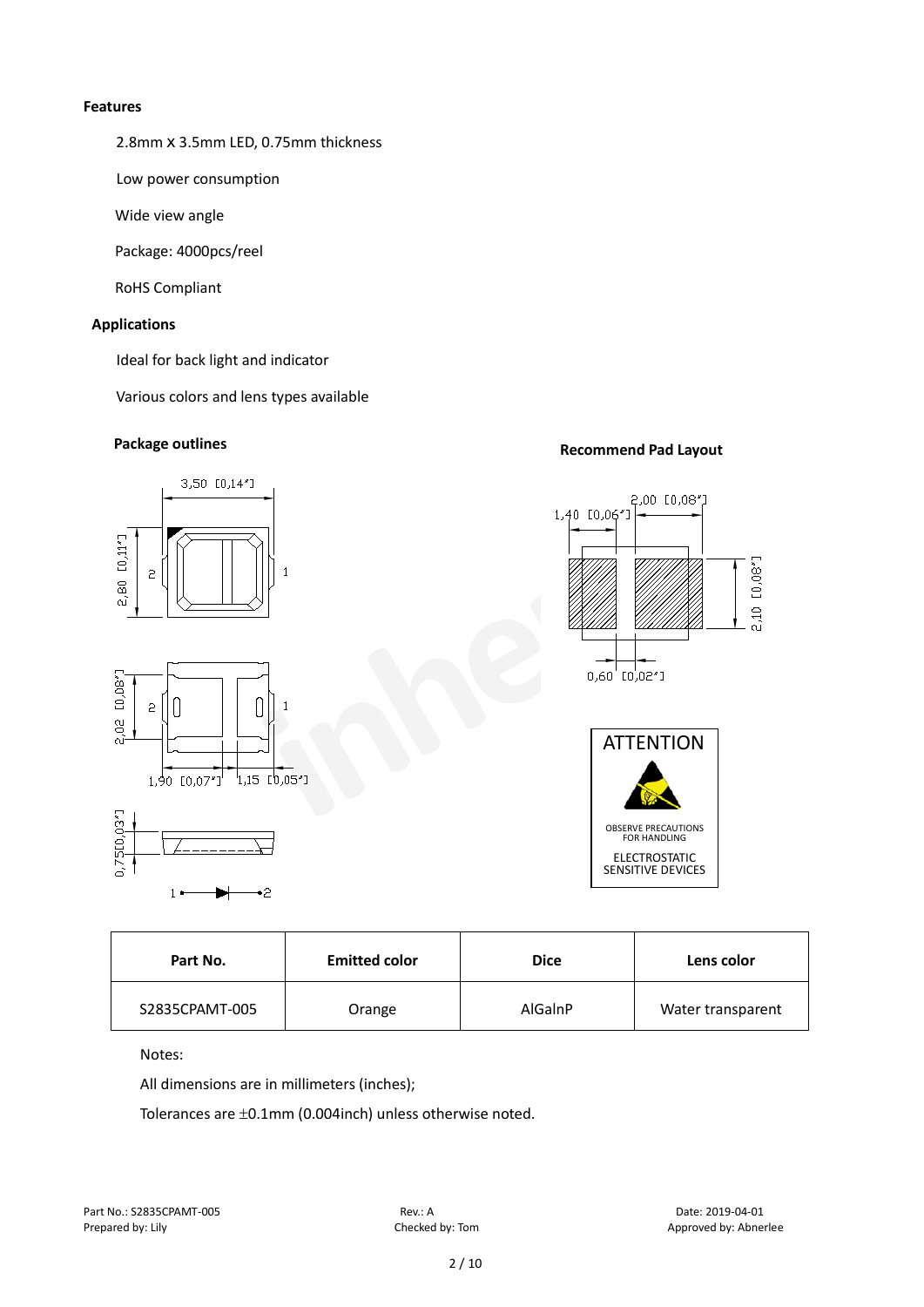#### **Absolute Maximum Ratings (Ta=25**℃**)**

| Parameter                               | Symbol      | Value         | Unit         |
|-----------------------------------------|-------------|---------------|--------------|
| Forward current                         | lf          | 30            | mA           |
| Reverse voltage                         | Vr          | 5             | $\vee$       |
| Power dissipation                       | Pd          | 72            | mW           |
| Operating temperature                   | Top         | $-40$ ~+85    | $^{\circ}C$  |
| Storage temperature                     | <b>Tstg</b> | $-45$ ~ $+85$ | $^{\circ}$ C |
| Peak pulsing current (1/10 duty f=1kHz) | Ifp         | 125           | mA           |

#### **Electro-Optical Characteristics (Ta=25**℃)

|                             | <b>Test</b><br><b>Condition</b> | Symbol                  | Value                    |                                               |                   |        |
|-----------------------------|---------------------------------|-------------------------|--------------------------|-----------------------------------------------|-------------------|--------|
| Parameter                   |                                 |                         | Min                      | <b>Typ</b>                                    | <b>Max</b>        | Unit   |
| Wavelength at peak emission | $If=20mA$                       | λp                      | --                       | 619                                           | $-$               | nm     |
| Spectral half bandwidth     | $If=20mA$                       | Δλ                      | $\overline{\phantom{a}}$ | 15                                            | $-$               | nm     |
| Dominant wavelength         | $If=20mA$                       | λd                      | 600                      | $\mathord{\hspace{1pt}\text{--}\hspace{1pt}}$ | 610               | nm     |
| Forward voltage             | $If=20mA$                       | Vf                      | 1.8                      | $\overline{\phantom{m}}$                      | 2.4               | $\vee$ |
| Luminous intensity          | $If=20mA$                       | Iv                      | 160                      | 250                                           | --                | mcd    |
| Viewing angle at 50% lv     | $If=20mA$                       | $2\theta$ 1/2           | $\overline{\phantom{m}}$ | 120                                           | $\qquad \qquad -$ | Deg    |
| Reverse current             | $Vr = 5V$                       | $\mathsf{I} \mathsf{r}$ | $-$                      | $\overline{\phantom{a}}$                      | 10                | μA     |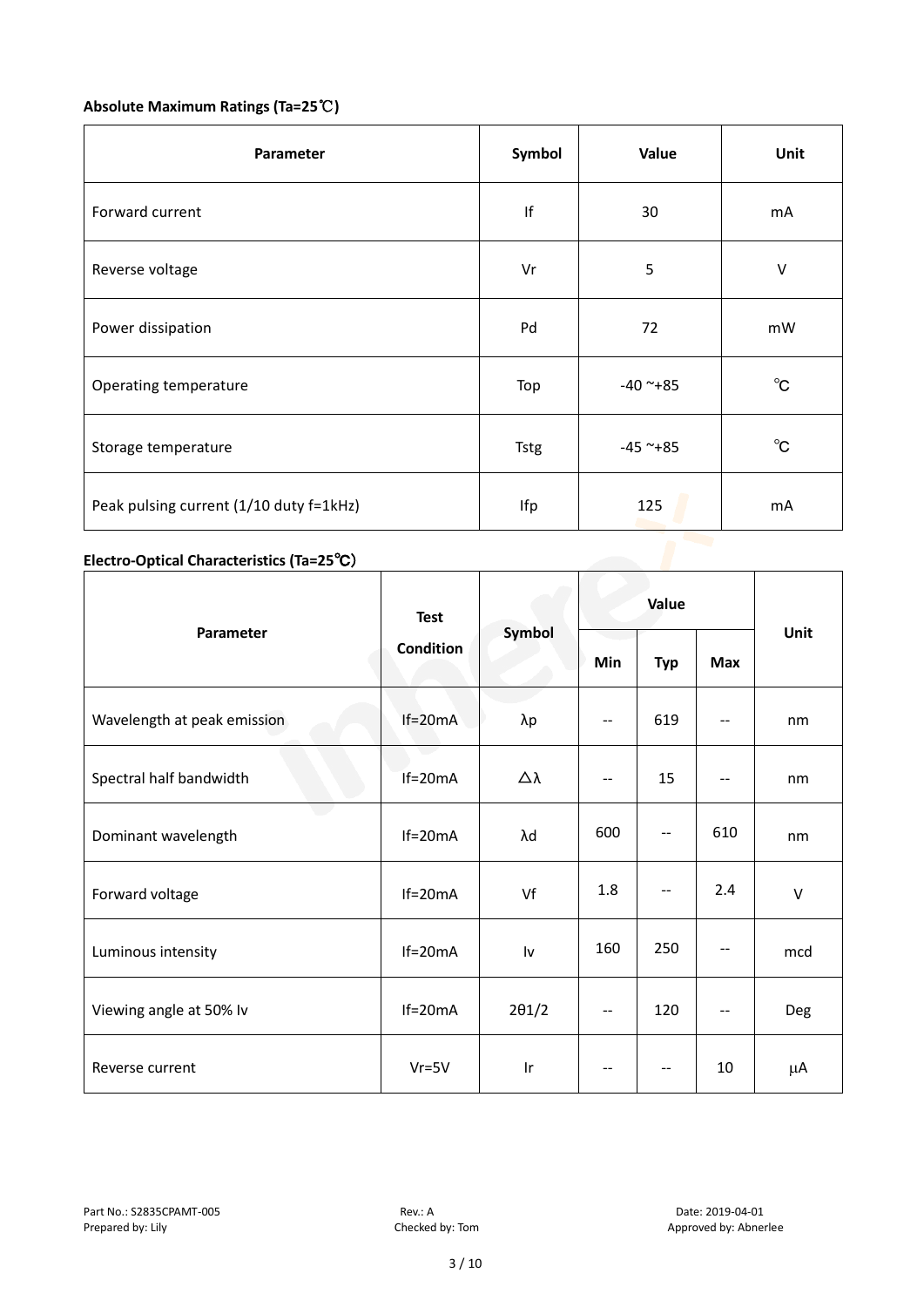#### **Optical Characteristic Curves**

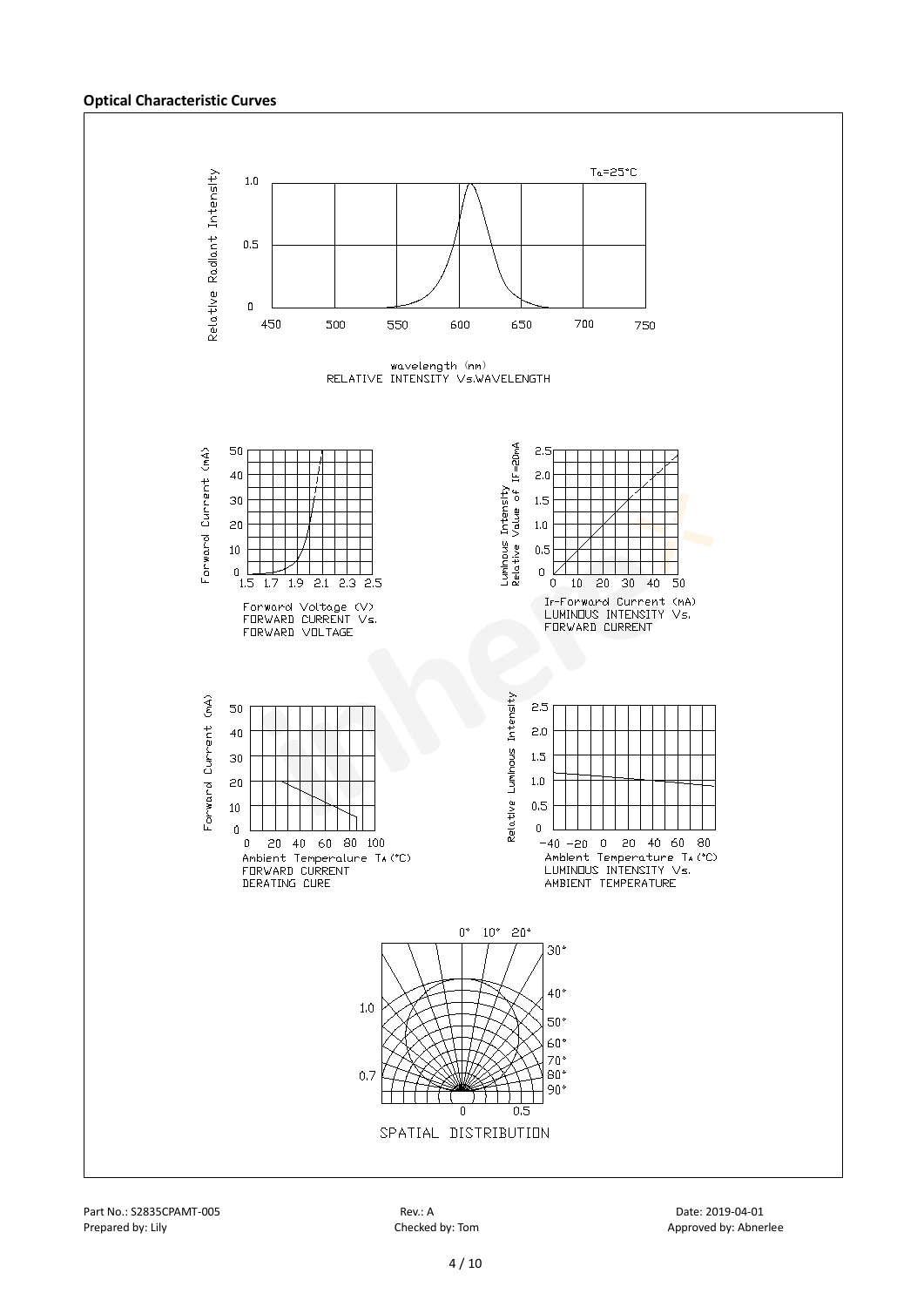#### **Reflow Profile**

Reflow Temp/Time



#### Notes:

- 1. We recommend the reflow temperature 245℃ (±5℃). The maximum soldering temperature should be limited to 260℃.
- 2. Don't cause stress to the epoxy resin while it is exposed to high temperature.
- 3. Number of reflow process shall be 2 times or less.

#### ■Soldering iron

Basic spec is  $\leq$  5sec when 320°C (±20°C). If temperature is higher, time should be shorter (+10°C $\rightarrow$ -1sec). Power dissipation of iron should be smaller than 20W, and temperatures should be controllable .Surface temperature of the device should be under 350℃.

#### **Rework**

- 1. Customer must finish rework within 5 sec under 340℃.
- 2. The head of iron cannot touch copper foil
- 3. Twin-head type is preferred.



Avoid rubbing or scraping the resin by any object, during high temperature, for example reflow solder etc.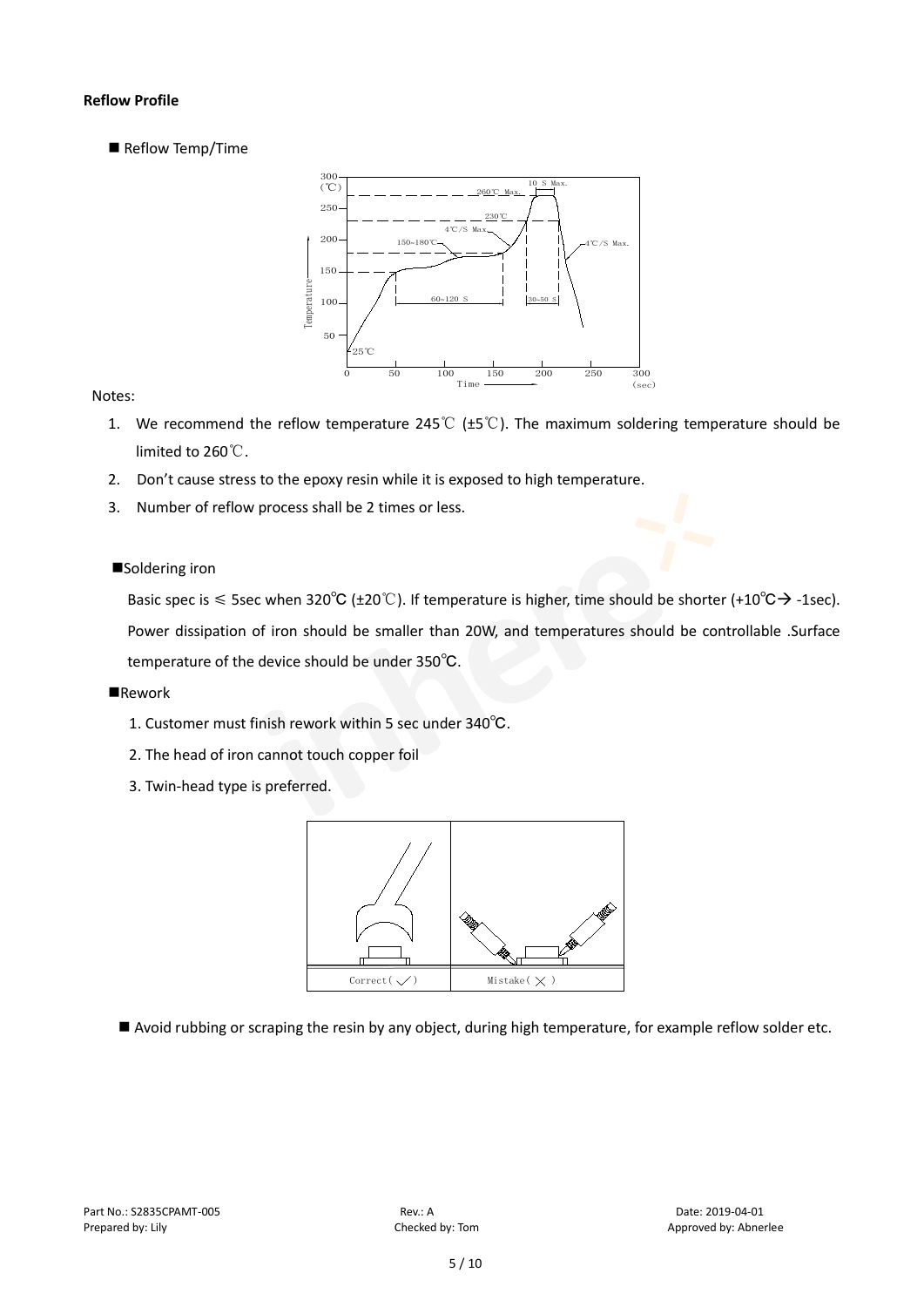#### T**est circuit and handling precautions**

Test circuit



■ Handling precautions

#### 1. Over-current-proof

Customer must apply resistors for protection; otherwise slight voltage shift will cause big current change

(Burn out will happen).

#### 2. Storage

2.1 It is recommended to store the products in the following conditions:

Humidity: 60% R.H. Max.

Temperature: 5℃~30℃

- 2.2 Shelf life in sealed bag: 12 month at <5℃~30°C and <30% R.H. after the package is opened, the products should be used within 72hrs or they should be keeping to stored at≦20 R.H. with zip-lock sealed.
	- 3. Baking

It is recommended to baking before soldering. The Conditions is:  $60±5°C/24$ hrs.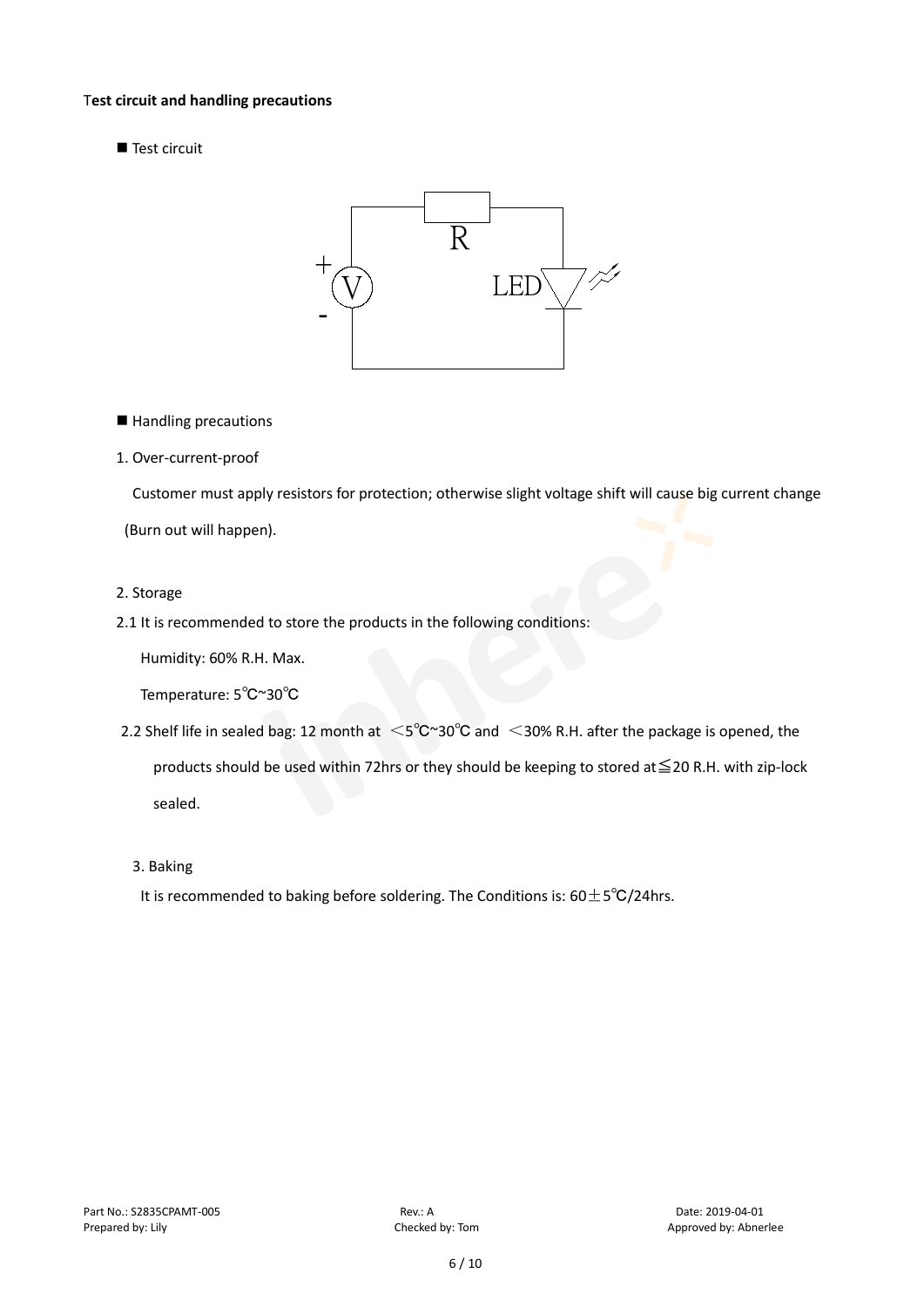#### **Test Items and Results of Reliability**

| <b>Test Item</b>                                  | <b>Test Conditions</b>                                                         | <b>Standard</b><br><b>Test Method</b> |           | <b>Number of</b><br><b>Test</b> |
|---------------------------------------------------|--------------------------------------------------------------------------------|---------------------------------------|-----------|---------------------------------|
| <b>Reflow Soldering</b>                           | Ta=260 $\pm$ 5 °C, Time=10 $\pm$ 2S                                            | JB/T 10845-2008                       | 3times    | 0/22                            |
| Salt Atmosphere                                   | Ta=35±3°C, PH=6.5 $\sim$ 7.2                                                   | GB/T 2423.17-2008                     | 24hrs     | 0/22                            |
| Temperature Cycling                               | -40 $±5^{\circ}$ C<br>$30±1$ min<br>个→(25℃/5±1min)↓<br>100±5°C<br>$30±1$ min   | GB/T 2423.22-2012                     | 100cycles | 0/22                            |
| <b>Thermal Shock</b>                              | Ta=-40±5 $\degree \text{C}$ $\sim$ 100±5 $\degree \text{C}$ ,<br>15±1min dwell | GB/T 2423.22-2012                     | 100cycles | 0/22                            |
| High Humidity High Temp.<br>Cycling               | Ta=30±5 °C $\sim$ 65±5 °C,<br>90±5%RH,24hrs/1cycle                             | GB/T 2423.4-2008                      | 10cycles  | 0/22                            |
| High Humidity High Temp.<br>Storage Life          | Ta=85±5 °C, $\psi$ (%)=85±5%RH                                                 | GB/T 2423.3-2006                      | 1000hrs   | 0/22                            |
| High Temperature<br><b>Storage Life</b>           | Ta=100±5°C, non-operating                                                      | GB/T 2423.2-2008                      | 1000hrs   | 0/22                            |
| Low Temperature<br>Storage Life                   | Ta=-40±5℃, non-operating                                                       | GB/T 2423.1-2008                      | 1000hrs   | 0/22                            |
| Life Test                                         | Ta=26±5℃,@20mA,<br>$\psi$ (%)=25%RH~55%RH                                      |                                       | 1000hrs   | 0/22                            |
| High Humidity High Temp.<br><b>Operating Life</b> | Ta=85±5 $\degree$ C, @20mA,<br>$\psi$ (%)=85%RH                                | GB/T 2423.3-2006                      | 500hrs    | 0/22                            |
| Low Temperature<br><b>Operating Life</b>          | Ta=-20±5℃,@20mA                                                                | GB/T 2423.1-2008                      | 1000hrs   | 0/22                            |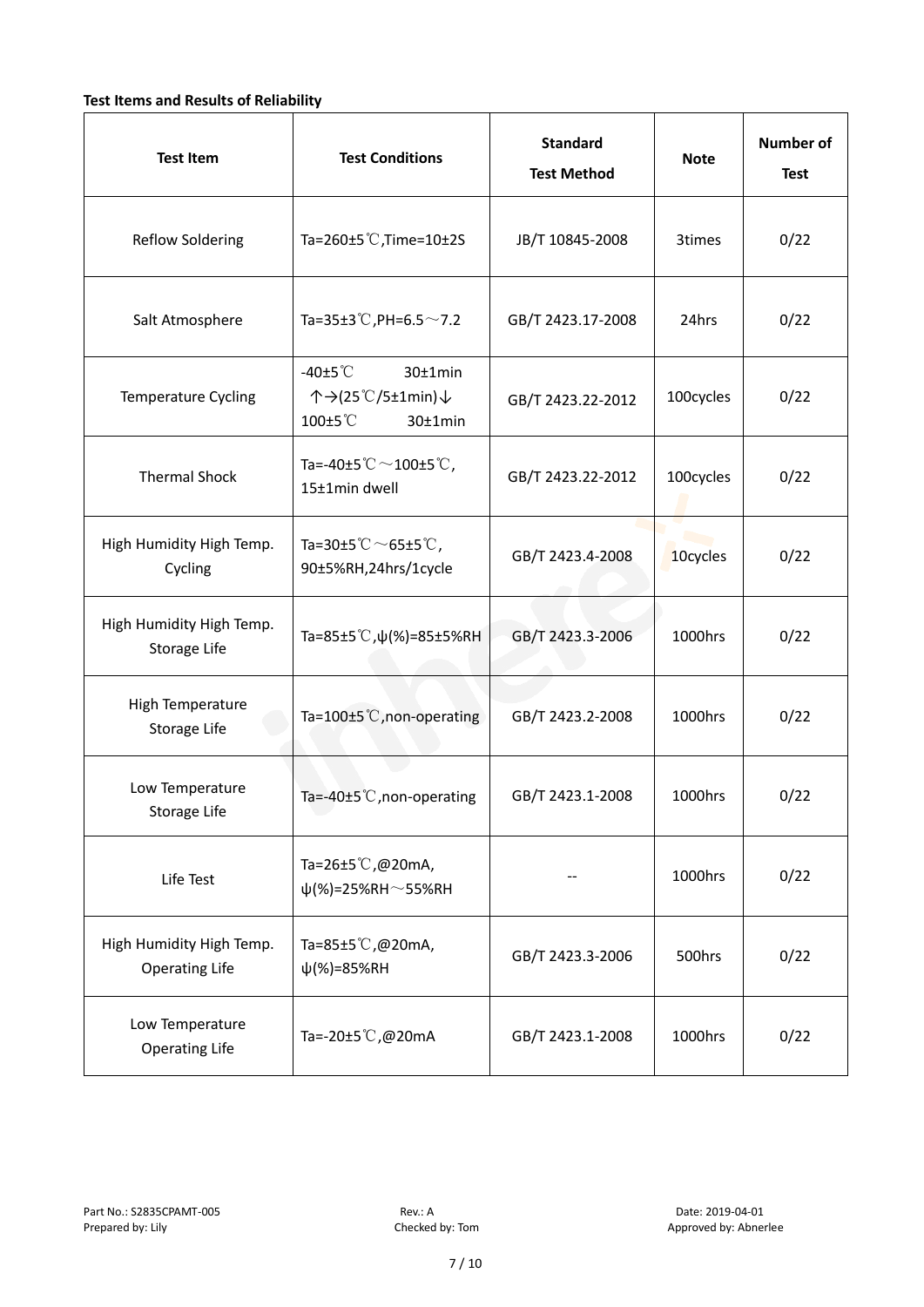#### **Forward Voltage Rank Combination (IF=20mA)**

| Rank | Min. | Max. | Unit         |
|------|------|------|--------------|
| 12   | 1.8  | 2.0  |              |
| 14   | 2.0  | 2.2  | $\mathsf{V}$ |
| 16   | 2.2  | 2.4  |              |

#### **Luminous intensity Rank Combination (IF=20mA)**

| Rank      | Min. | Max. | Unit |
|-----------|------|------|------|
|           | 160  | 200  |      |
| M         | 200  | 250  |      |
| ${\sf N}$ | 250  | 320  | mcd  |
| O         | 320  | 400  | Þ    |
| P         | 400  |      |      |

#### **Dominant wavelength Rank Combination (IF=20mA)**

| Rank | Min. | Max. | Unit |
|------|------|------|------|
| n    | 600  | 605  |      |
|      | 605  | 610  | nm   |

#### **Group Name on Label (Example DATA: 14 M p 20)**

| DATA: 14 M p 20 | Vf(V)           | Iv(mcd)          | λd (nm)          | <b>Test Condition</b> |
|-----------------|-----------------|------------------|------------------|-----------------------|
| 14→M→p→20       | $2.0^{\sim}2.2$ | $200^{\circ}250$ | $600^{\circ}605$ | $IF=20mA$             |

Notes:

1. The tolerance of luminous intensity (Iv ) is  $\pm 15\%$ .

2. The tolerance of dominant wavelength is ±1nm.

- 3. This specification is preliminary.
- 4. This specification is a standard specification of our factory, can make in accordance with customer's special requirement.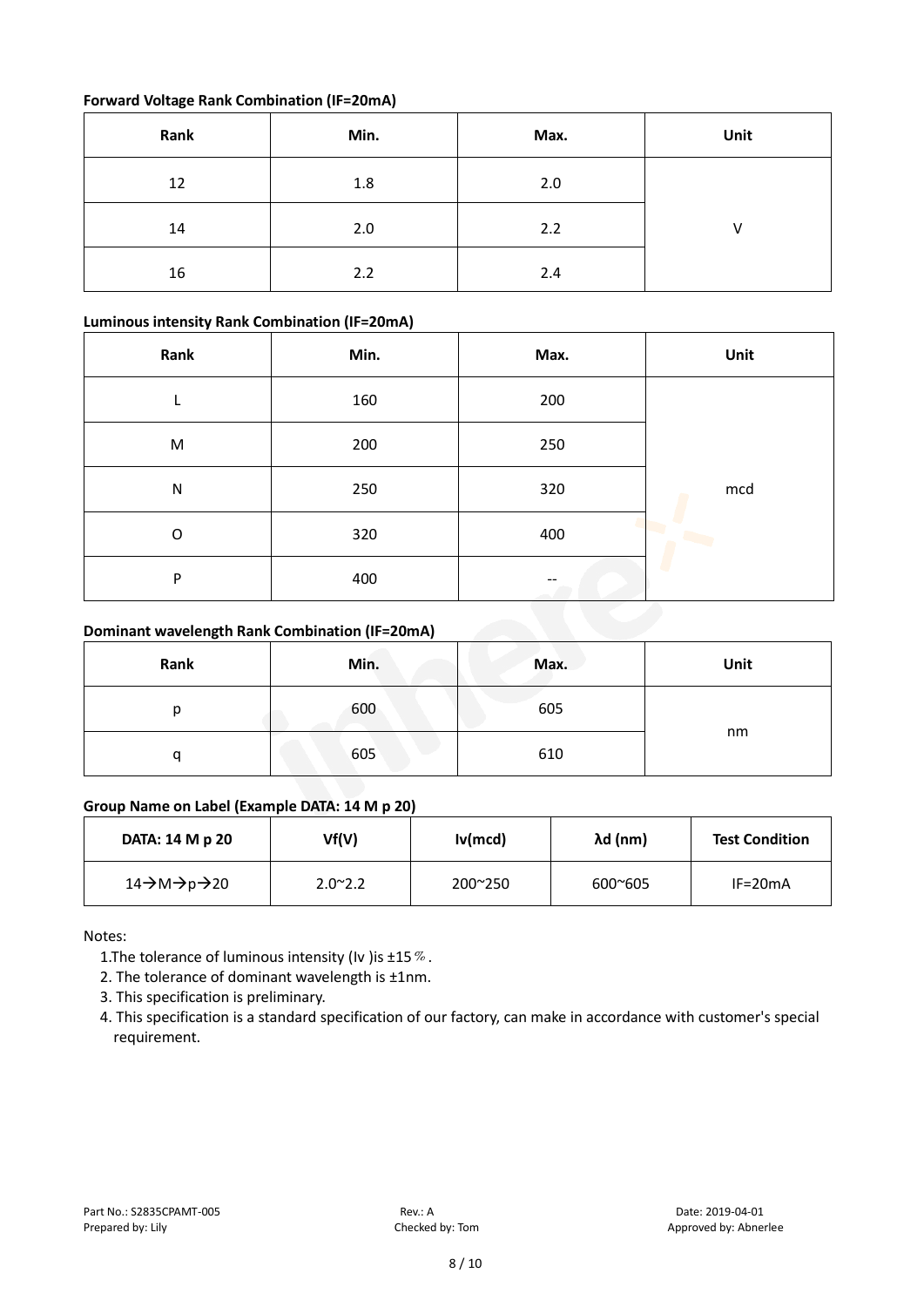#### **2835 Series SMD Top LED Lamps Packaging Specifications**

- 
- Feeding Direction **Constanting Construction Constanting Operations Construction Constanting Construction Constanting Construction**







**Dimensions of Tape (Unit: mm)**



Notes:

- 1. Empty component pockets are sealed with top cover tape;
- 2. The maximum number of missing lamps is two;
- 3. The cathode is oriented towards the tape sprocket hole in accordance with ANSI/EIA RS-481 specifications.
- 4. 4,000pcs/Reel.